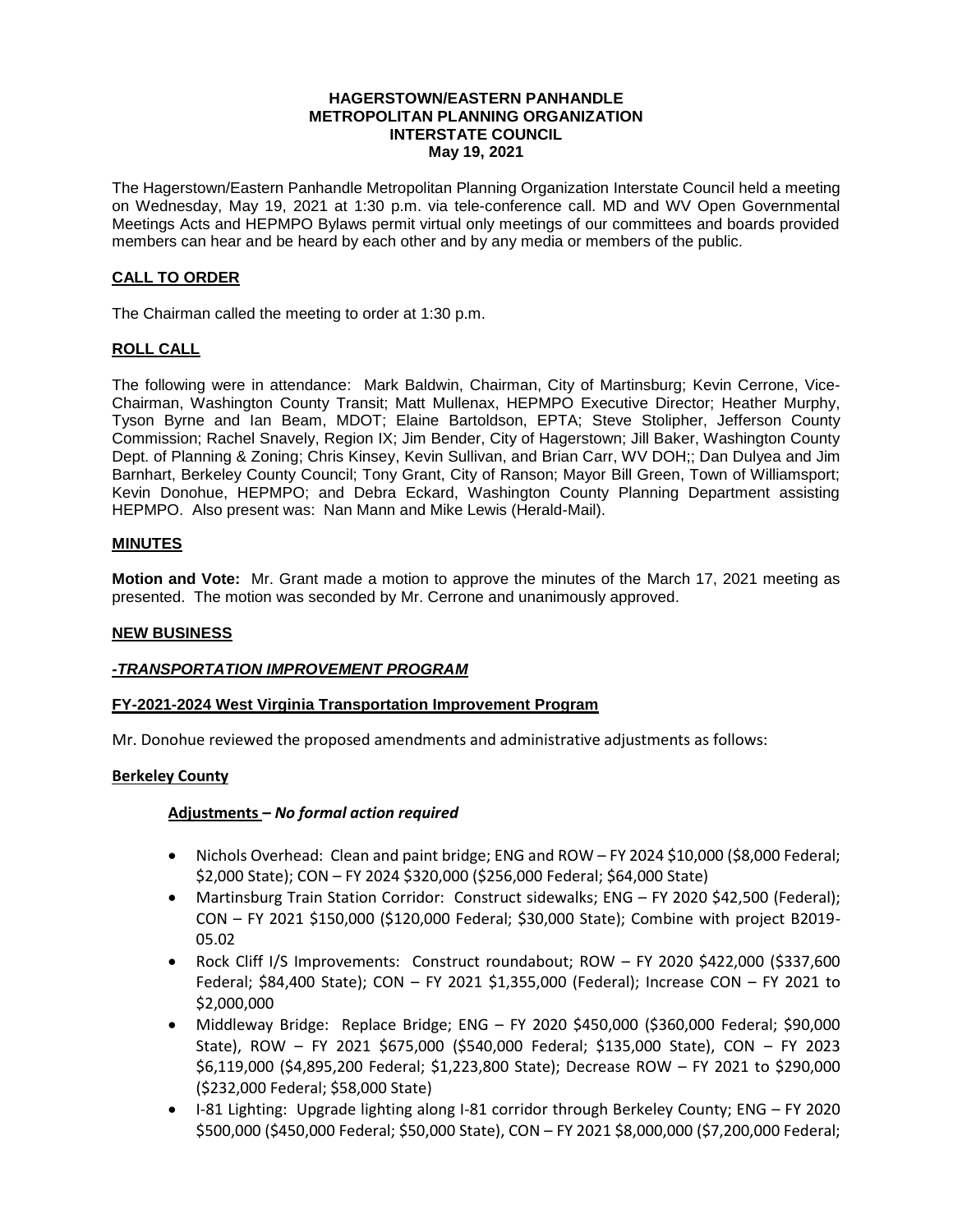\$800,000 State); Increase ENG – FY 2020 (prior) to \$850,000 (\$765,000 Federal; \$85,000 State)

- Martinsburg Train Station: Streetscape design from E. Martin Street, leading to the Martinsburg Train Station; CON – FY 2021 \$884,792 (\$707,834 Federal; \$176,958 State); Decrease CON – FY 2021 to \$831,522 (Federal)
- WV45 Apple Harvest Drive Widening: Widen and add additional lanes; project will include adding extra through lanes and creating shared turn/through lanes; ENG – FY 2020 \$350,000 (\$280,000 Federal; \$70,000 State), CON – FY 2021 \$10,800,000 (\$675,000 RR/HWY; \$8,040,000 Federal; \$2,085,000 State); Increase ENG – FY 2020 (prior) to \$852,216 (\$681,773 Federal; \$170,443 State)
- Tabler Station I/C Improvements: Widen northbound and southbound ramps; ENG FY 2020 \$100,000 (\$90,000 Federal; \$10,000 State), ROW – FY 2021 \$100,000 (\$90,000 Federal; \$10,000 State), CON – FY 2021 \$4,000,000 (\$3,600,000 Federal; \$400,000 State); Change ROW – FY 2021 to \$100,000 (Federal) and CON – FY 2021 to \$4,000,000 (Federal)
- D-5 Recall Striping: Pavement marking (paint); CON FY 2021, FY 2022, FY 2023, FY 2024 \$231,400 (\$162,000 Federal; \$69,400 State); Increase CON – FY 2021 to \$271,231 (\$189,862 Federal; \$81,369 State)
- Exits 12, 13 and 14 Ramp: Resurfacing; CON FY 2021 \$1,900,000 (\$1,710,000 Federal; \$190,000 State); Decrease CON – FY 2021 to \$1,170,167 (Federal)
- Roadway Striping (D5): Install pavement markings; CON FY 2020 (prior) \$2,043,434 (\$1,430,404 Federal; \$613,030 State), CON – FY 2021, FY, 2022, FY 2023, FY 2024 \$1,320,424 (\$739,437 Federal; \$580,987 State); Increase CON – FY 2021 to \$1,928,740 (Federal)
- US 11 TWLTL Extension: Extend existing two-way left turn lane extension; ENG FY 2020 \$10,000 (\$8,000 Federal; \$2,000 State), ROW – FY 2021 \$100,000 (\$80,000 Federal; \$20,000 State), CON – FY 2021 \$850,000 (\$725,000 Federal; \$125,000 State); Move ROW and CON to FY 2022
- Marlowe MD State Line: Resurfacing; CON FY 2021 \$640,000 (\$512,000 Federal; \$128,000 State); Increase CON – FY 2021 to \$825,576 (\$660,461 Federal; \$165,115 State)

# **Jefferson County**

## **Adjustments -** *No formal action required*

- Shepherdstown Bike Path: Development and construction of a multi-use path adjacent to Shepherdstown Pike; CON – FY 2022 \$562,500 (\$510,000 Federal; \$52,500 Local); Increase amounts for CON – FY 2022 to \$1,063,000 (\$850,400 Federal; \$212,600 Local)
- Ranson 5<sup>th</sup> Avenue Complete Street: Sidewalk construction, on-street parking improvements, pedestrian accessibility; ENG – FY 2020 \$62,500 (Federal), CON – FY 2022 \$812,500 (\$650,000 Federal \$162,500 State); Move ENG – FY 2020 (prior) to FY 2021 with same amount
- Charles Town Augustine Avenue: Design and plan a shared bike/pedestrian path; ENG FY 2020 \$120,000 (Federal); Move ENG – FY 2020 (prior) to FY 2021 with same amount
- Flowing Springs Park Trail: Design and construct trail; ENG FY 2020 \$80,000 (Federal), CON – FY 2020 \$251,443 (Federal); Move both ENG and CON to FY 2021
- Armory Canal Trail: Design and construct trail; ENG FY 2020 \$100,000 (Federal), CON FY 2021 \$481,486 (Federal); Move ENG – FY 2020 (prior) to FY 2021
- MARC Strategic Ridership: Plan preparation/improvement; ENG FY 2020 \$150,000 (Federal); Move ENG – FY 2020 (prior) to FY 2021
- West Washington Street: Design sidewalk; ENG FY 2020 \$125,000 (Federal); Move ENG FY 2020 (prior) to FY 2021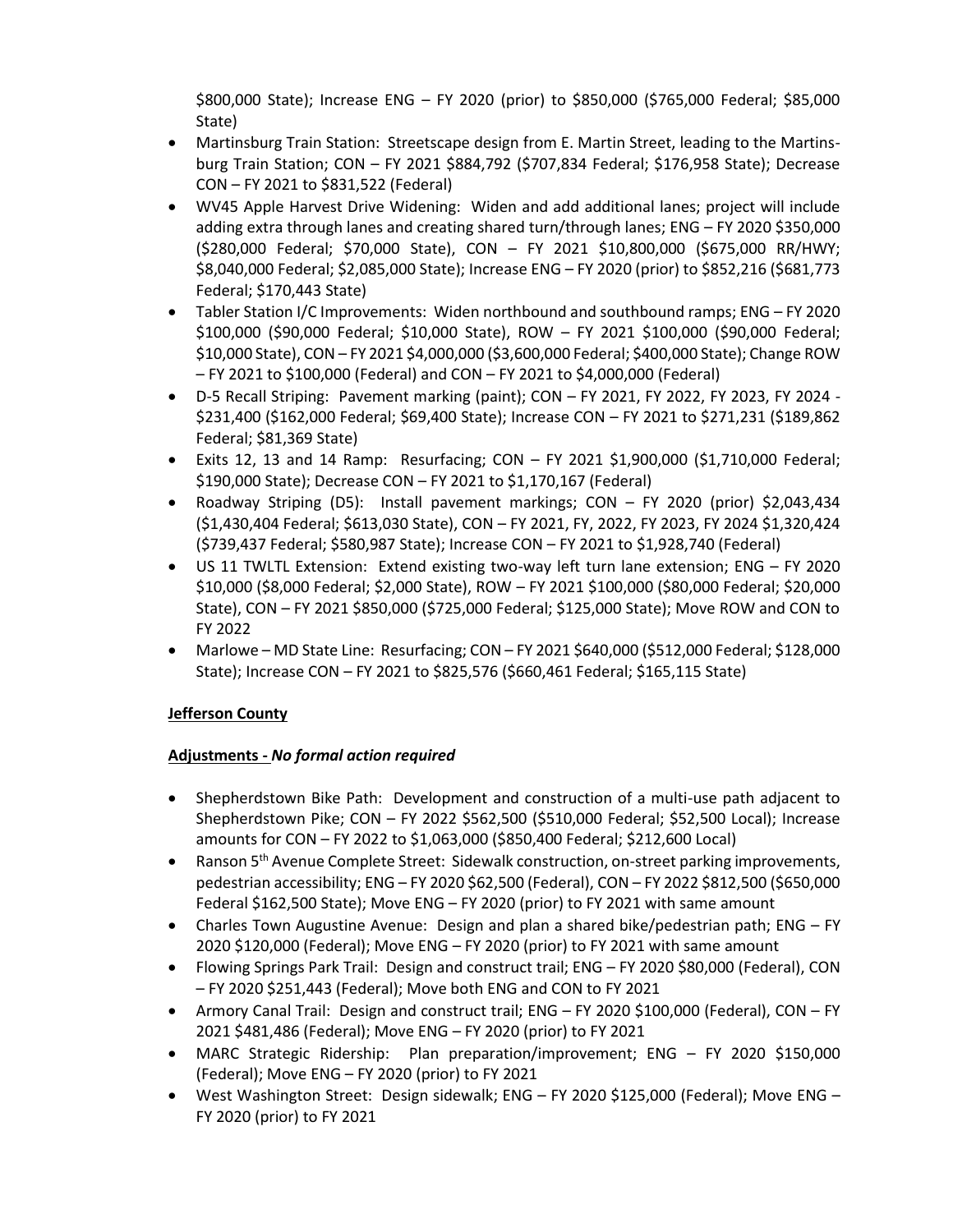## **FY-2021-2024 Maryland Transportation Improvement Program**

Mr. Donahue reviewed the proposed administrative adjustments as follows:

### **State Highway Administration**

## **Adjustments –** *No Formal Action Required*

- Areawide Safety and Spot Improvements: Program to provide localized improvements to address safety and/or operational issues on SHA highways; ENG FY 2021, FY 2022, FY 2023, FY 2024 \$300,000 (\$240,000 Federal; \$60,000 State); ROW FY 2021, FY 2022, FY 2023, FY 2024 \$100,000 (\$80,000 Federal; \$20,000 State), CON FY 2021 \$10,484,000 (\$8,070,000 Federal; \$2,014,000 State), CON FY 2022, FY 2023, FY 2024 \$7,500,000 (\$6,000,000 Federal; \$1,500,000 State); Add to ENG FY 2021, FY 2022, FY 2023, FY 2024 for annual total of \$400,000 (\$320,000 Federal; \$80,000 State)
- Areawide Bridge Replacement and Rehabilitation: Program to provide major upgrades to and maintenance of structures on SHA highways; ENG FY 2021, FY 2022, FY 2023, FY 2024 \$1,050,000 (\$840,000 Federal; \$210,000 State), ROW FY 2021, FY 2022, FY 2023, FY 2024 \$200,000 (\$160,000 Federal; \$40,000 State), CON FY 2021, FY 2022, FY 2023, FY 2024 \$6,000,000 (\$4,800,000 Federal; \$1,200,000 State); Adjust ENG FY 2021, FY 2022 to \$2,500,000 (\$2,000,000 Federal; \$500,000 State), FY 2023 to \$2,000,000 (\$1,500,000 Federal; \$500,000 State), and FY 2024 to \$1,500,000 (\$1,125,000 Federal; \$375,000 State). Adjust ROW FY 2023, 2024 to \$6,000,000 (\$4,500,000 Federal; \$1,500,000 State)

## **Washington County Engineering Department**

## **Adjustments –** *No Formal Action Required*

- Eastern Boulevard Widening Phase II: Widen existing road to 4 lanes; ENG FY 2020 \$836,300 (\$355,680 Federal; \$480,620 Local), CON FY 2020 \$1,855,000 (Local), FY 2021 \$2,081,000 (Local), FY 2022 \$500,000 (Local); FY 2023 \$400,000 (Local); Decrease amount of CON FY 2021 to \$0 (Local) and CON FY 2022 to \$400,000 (Local). Increase amount for CON FY 2023 to \$2,581,000.
- Professional Boulevard Extended Phase 2: Construct new connector road; ENG FY 2020 \$414,200 (Local), CON FY 2021 \$3,895,000 (\$1,000,000 Federal; \$2,895,000 Local), Increase amounts for ENG FY 2020 (prior) to \$679,000 (Local) and CON FY 2021 to \$4,130,000 (\$1,000,000 Federal; \$3,130,000 Local)
- Local Federal Aid Projects: Local Federal Aid Projects in Washington County and the City of Hagerstown; CON FY 2021 \$1,683,000 (\$1,346,400 Federal; \$336,600 Local), FY 2022 \$2,737,000 (\$2,189,600 Federal; \$547,400 Local); Add ENG FY 2020 (prior) \$1,700,000 (\$1,360,000 Federal; \$340,000 Local) and CON FY 2020 \$6,004,000 (\$4,485,000 Federal; \$1,519,000 Local). Add ENG FY 2021 \$330,000 (\$264,000 Federal; \$66,000 Local). Change CON FY 2021 to \$1,683,000 (\$1,346,000 Federal; \$337,000 Local). Increase CON FY 2022 to \$5,341,000 (\$4,273,000 Federal; \$1,068,000 Local). Add CON FY 2023 \$1,600,000 (\$1,280,000 Federal; \$320,000 Local).
- Wright Road Relocation. New roadway construction, construction is consisting of grading, paving, concrete sidewalks; ENG FY 2021 \$100,000 (Local), CON FY 2021 \$354,000 (Local), FY 2022 \$1,268,000 (\$1,000,000 Federal; \$268,000 Local), FY 2023 \$528,000 (Local), FY 2024 \$500,000 (Local); Decrease CON FY 2021 to \$0. Decrease CON FY 2022 to \$1,173,000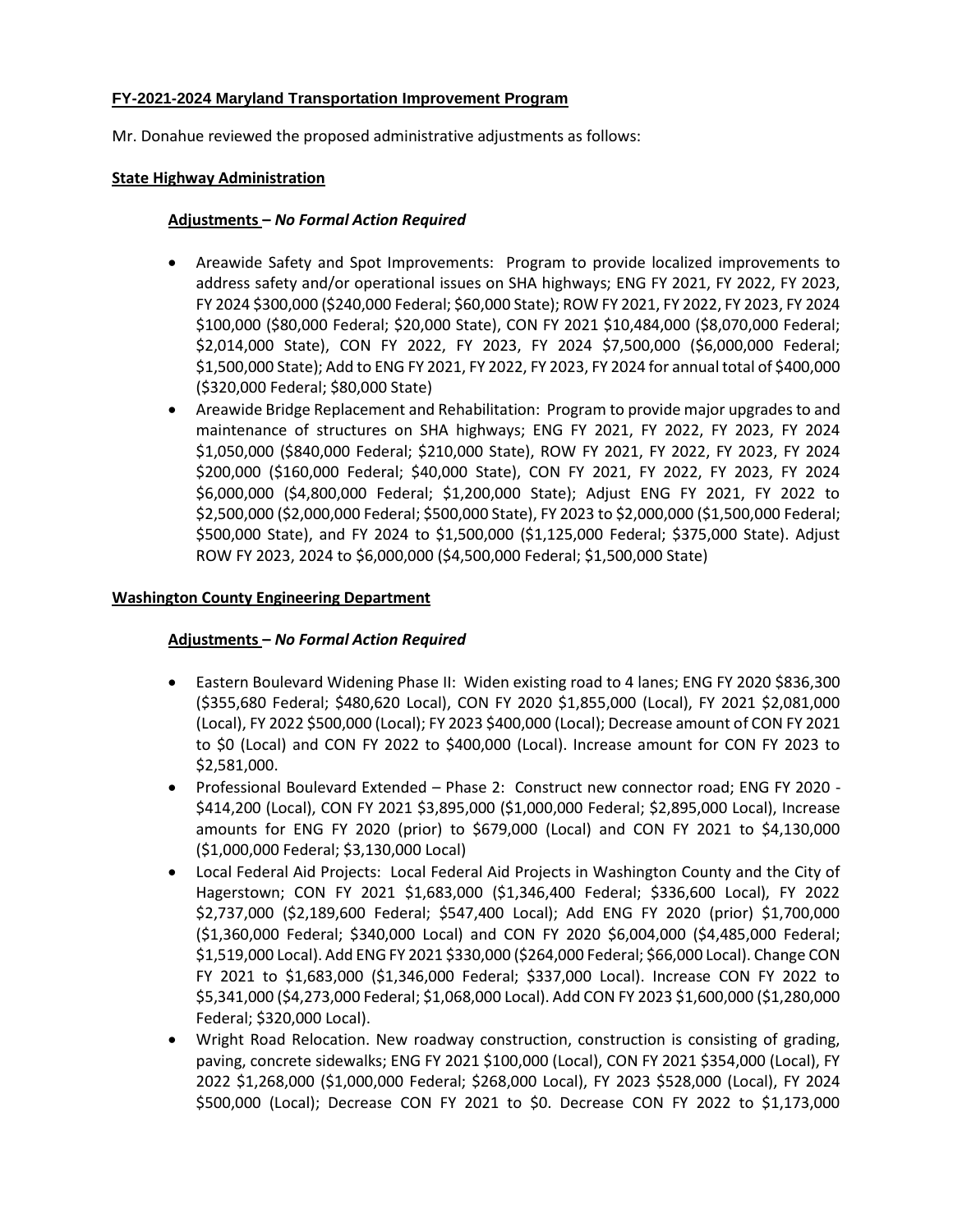\$1,000,000 Federal; \$173,000 Local). Increase CON FY 2023 to \$954,000 (Local). Decrease CON FY 2024 to \$273,000 (Local).

## *-LONG RANGE TRANSPORTATION PLAN*

## **Long Range Transportation Plan Update**

Mr. Mullenax reported that the MPO is in the process of updating its LRTP, called Direction 2050. The target completion date is July 1, 2022. The Plan is scheduled for review and consideration by the ISC in May 2022. The first round of public outreach will begin in June using an on-line Metro Quest survey. Mr. Mullenax gave a brief presentation of the on-line survey, which includes a section that focuses on the impacts of COVID-19 travel patterns in our region. The on-line survey will be coupled with bilingual intercept surveys which are part of our EJ/Title VI outreach. The new website for the LRTP is almost complete. A meeting will be scheduled with the TAC sometime in July or August to review information received from the survey as well as the Existing Conditions report.

## **Martinsburg Pike Corridor Vision Plan**

Mr. Mullenax explained that this is a corridor study on the Martinsburg Pike between University Drive and Alt 45 west of Shepherdstown. A rough draft of the report was reviewed with the Stakeholders group and their comments are being incorporated into the draft. The draft plan will be released on June  $1<sup>st</sup>$  for a 30day public comment period which will include a public meeting on June 15<sup>th</sup> at the War Memorial Building in Shepherdstown from 5 to 7 p.m. This plan will be finalized by the end of June.

## **WV 51 West Washington Street Feasibility Study**

Mr. Mullenax stated that the MPO is partnering with WVDOT and the City of Charles Town on a feasibility study examining traffic safety and pedestrian mobility improvements along the WV 51 corridor in Charles Town. A public meeting was held on April  $8<sup>th</sup>$  and the public comment period closed on May  $8<sup>th</sup>$ . The revised draft report has been submitted by the consultant to WVDOT for their review. All alternatives that were identified are proceeding into the NEPA phase.

## **WV 9 Planning and Environmental Linkage Study**

Mr. Mullenax noted this study is investigating possible alternatives for a new Route 9 road alignment from Berkeley Springs to Martinsburg. He announced that two public workshops were held, the latest on May  $11<sup>th</sup>$ . The public comment period remains open until May 25<sup>th</sup>. The on-line survey closed and set a record for public comments on WVDOT projects with 3,330 responses being provided. The report will be finalized next month and all 8 alternatives, including the no build phase and the phase considering improvements to the existing alignment, are proceeding into the NEPA phase.

## **Title VI Plan Update**

Mr. Mullenax reported that Title VI Plans are to be updated every three years; our current plan is dated January 2019. The Title VI Plan is required because we are a sub-recipient of federal funds. The Plan ensures non-discrimination in all programs and activities. For the MPO, Title VI means we consider environmental justice in our transportation planning process, hold all public meetings at disabledaccessibility locations and assist any limited English proficiency persons in participation. Staff has reviewed the scope of work provided by our consultant and recommends approval to the Interstate Council.

**Motion and Vote:** Ms. Bartoldson made a motion to approve the Scope of Work pending approval of the FY 2022 UPWP. The motion was seconded by Mr. Dulyea and unanimously approved.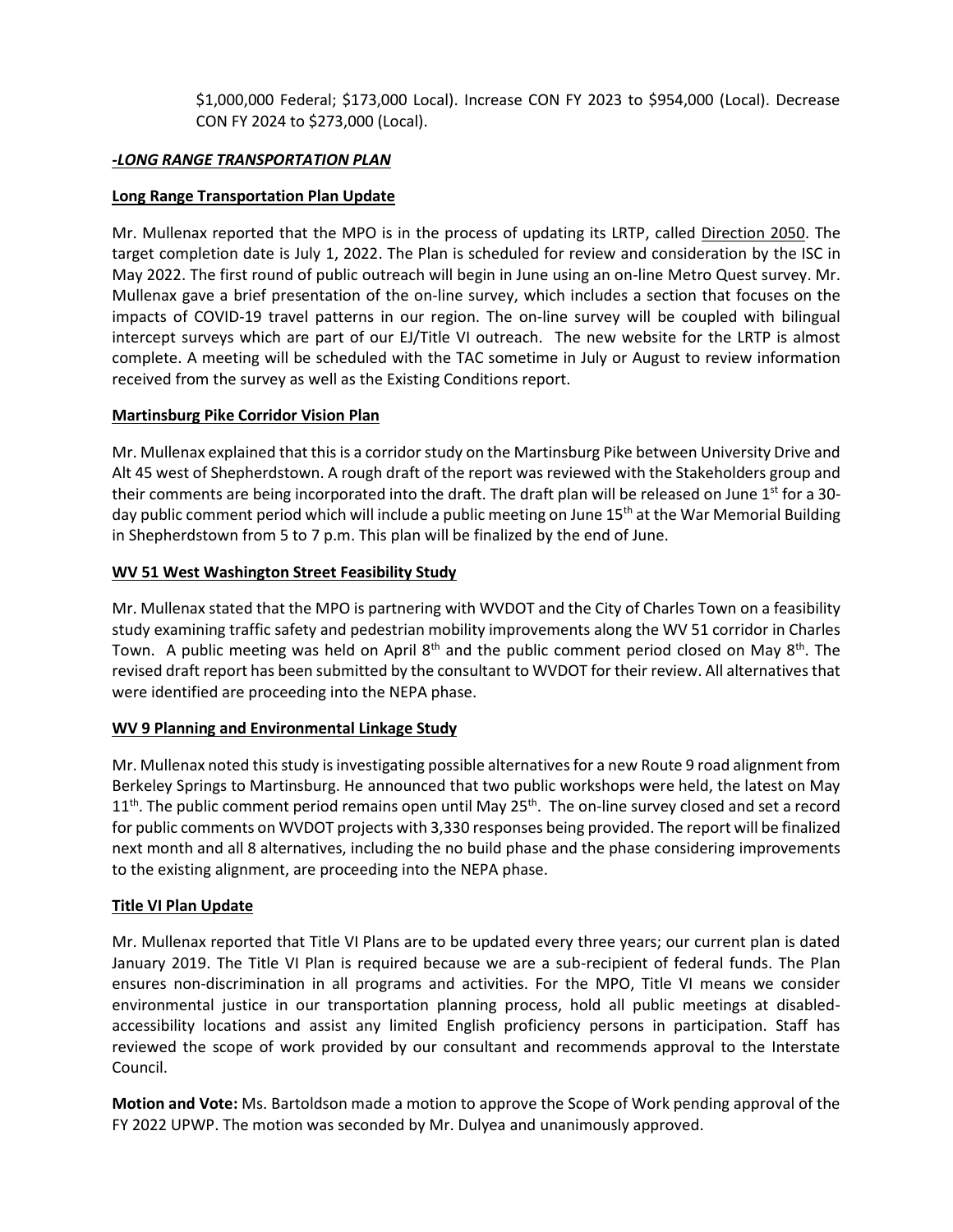## **Dual Highway Speed Management Study**

Mr. Mullenax noted that one of the site-specific recommendations of the recently completed Hagerstown Bicycle and Pedestrian Priority Area Plan was a study to add mid-block cross-walks, one for each direction, on the Dual Highway just west of the Washington/Franklin Streets and Cannon Avenue intersections. The BPPA recommended slowing vehicular traffic before convergence by extending the urban context and adding a crosswalk at the convergence point. The MPO is partnering with the City of Hagerstown, SHA RIPD and District 6 on this effort. Staff has reviewed the scope of work provided by our consultant and recommends approval to the Interstate Council.

**Motion and Vote:** Mr. Bender made a motion to approve the Scope of Work pending approval of the FY 2022 UPWP. The motion was seconded by Mr. Cerrone and unanimously approved.

## **EPTA Commuter Bus Service Implementation Plan**

Mr. Mullenax reported that the MPO partnered with EPTA to develop a commuter bus service analysis that demonstrated the feasibility and demand for a pilot commuter bus program from the Eastern Panhandle to the new Metro Silver Line Station Extension, specifically the Ashburn Station. The Silver Line Extension is expected to be open by February 2022 and WVDPT has provided funding for two new medium duty commuter buses. This Plan will focus on developing a service plan, updating previous Congestion Mitigation Air Quality (CMAQ) analysis, identifying start-up operating funds, software integration, marketing, and public outreach as well as coordination with the City of Martinsburg, the City of Ranson, and WMATA. Staff has reviewed the scope of work provided by our consultant and recommends approval to the Interstate Council.

**Motion and Vote:** Mr. Barnhart made a motion to approve the Scope of Work pending approval of the FY 2022 UPWP. The motion was seconded by Mr. Dulyea and unanimously approved.

## *-ORGANIZATIONAL ADMINISTRATION*

## **Draft FY 2022 Unified Planning Work Program (UPWP) [Resolution 2021-13]**

Mr. Mullenax stated that the UPWP contains the budget and work program for FY 2022. The draft was presented during the March meeting and was advertised for public comment from April 17 to May 18; no public comments were received. Staff recommends approval of the UPWP, as presented, to the Interstate Council.

**Motion and Vote:** Mr. Cerrone made a motion to approve the FY 2022 Unified Planning Work Program. The motion was seconded by Ms. Bartoldson and unanimously approved.

## **Financial Status Update**

Ms. Baker gave a brief overview of the third quarter expenditures. Expenditures increased during this time period due to more time being spent by the consultant on the Martinsburg Pike Corridor Vision Plan and the Long Range Transportation Plan Update. Other expenditures included administrative costs and staff salaries.

## **Urban Areas for 2020 Census Proposed Criteria**

Mr. Donohue explained that the US Census Bureau defines densely settled urbanized areas of 50,000 or more people. Population counts are used to define urbanized areas and places are considered urban if the population is greater than 2,500 people. FHWA and FTA use these delineated areas to officially designate new MPOs or TMAs (Transportation Management Areas). MPOs rely on Federal funding to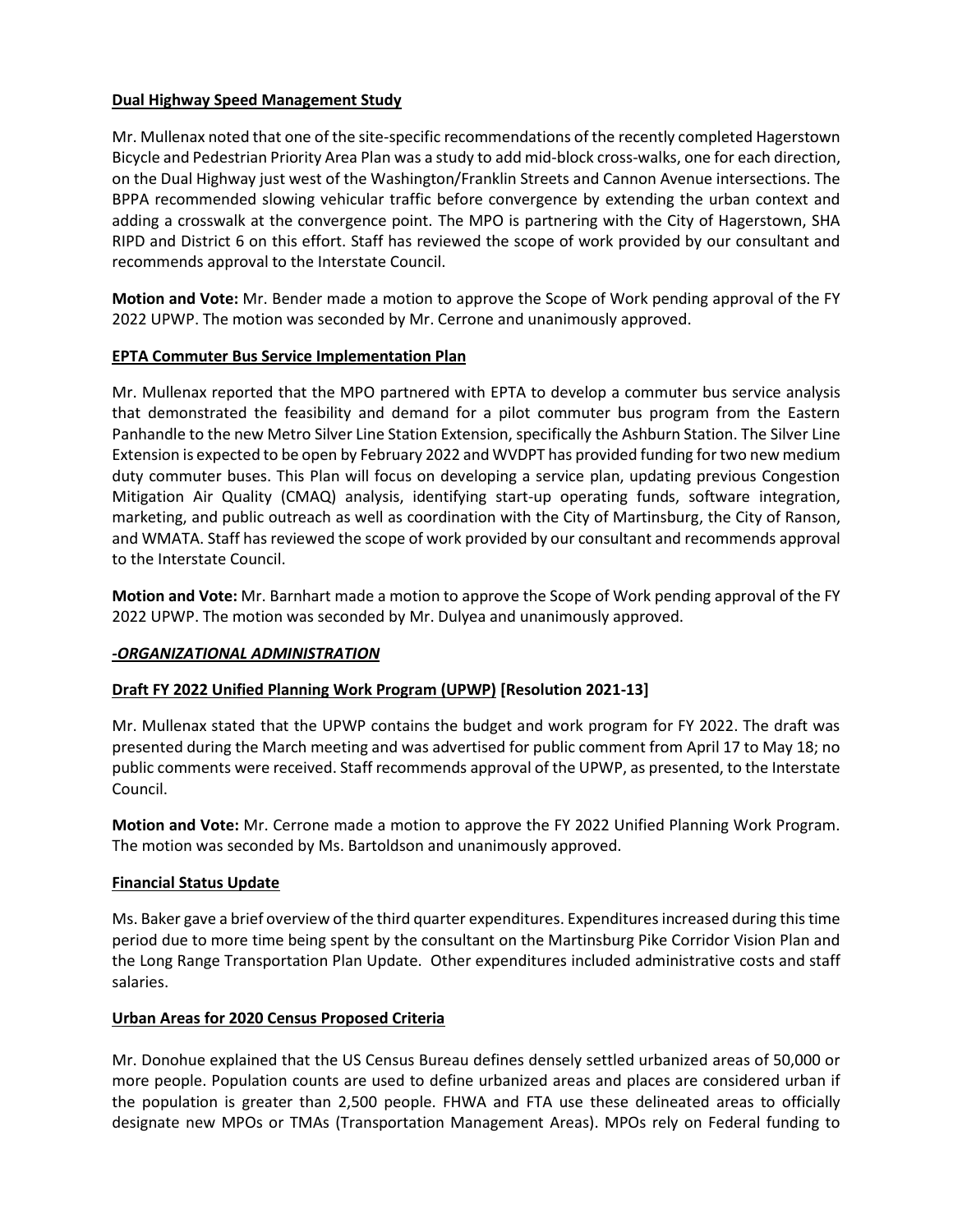make up 80% of their total budget which is matched by State DOTs and local governments at 10% each. Mr. Donohue reviewed previous statistics from the 2010 census for the urbanized area covered by HEPMPO.

He then reviewed the proposed changes to the Urbanized Areas in 2020, which include:

- The term urbanized area (UZA) will no longer be used; defining areas as urban.
- Housing unit density will be used instead of population density.
- Reduced jump distance from 2.5 to 1.5 miles and no low density hops or jumps along "corridors" in the urban area. Hop distance will be reduced to 0.5 mile and must be made along single road connections.
- National Land Cover Database Landcover data from 2016 will be used to identify areas with impervious surfaces greater than 1/3 of land acre.
- Blocks will now be eligible by compactness and percentage of overlapping boundaries (40% continuous or greater).

Mr. Donohue explained why these changes are important to the HEPMPO and the possible impacts and implications of the proposed changes.

## **Director's Report**

Mr. Mullenax gave a brief update on the following:

- MDOT is developing a statewide Pedestrian Safety Action Plan and is currently taking public comments. There is a detailed interactive map on-line.
- WVDOT is updating its Statewide Long-Range Transportation Plan. Virtual public meetings will be held in June.

*Ms. Bartoldson made a motion to adjourn to Executive Session at 2:35 p.m. The motion was seconded by Mr. Grant and so ordered by the Chairman.*

## *EXECUTIVE SESSION*

*To discuss personnel matters that concern one or more specific individuals.*

*Mr. Dulyea made a motion to adjourn Executive Session and go back into Open Session. The motion was seconded by Mr. Cerrone and so ordered by the Chairman.*

## *-OTHER BUSINESS*

## **Staff Evaluations**

Mr. Baldwin stated that the last evaluation for Mr. Mullenax was due in May 2020; however, discussions did not occur until January 2021 due to the COVID-19 pandemic. At that time, a salary increase was granted for the remainder of the current fiscal year. Mr. Baldwin noted that he has performed an evaluation for FY 2022, which was discussed during the *Executive Session*.

**Motion and Vote:** Mr. Cerrone made a motion to give Mr. Mullenax a retroactive lump sum distribution to cover the salary increase given in January 2021 for the period from July 1, 2020 to December 31, 2020 in the amount of approximately \$1400.00 and to give Mr. Mullenax the authority to consider and grant a similar retroactive lump sum distribution for Mr. Donohue. The motion was seconded by Ms. Bartoldson and unanimously approved.